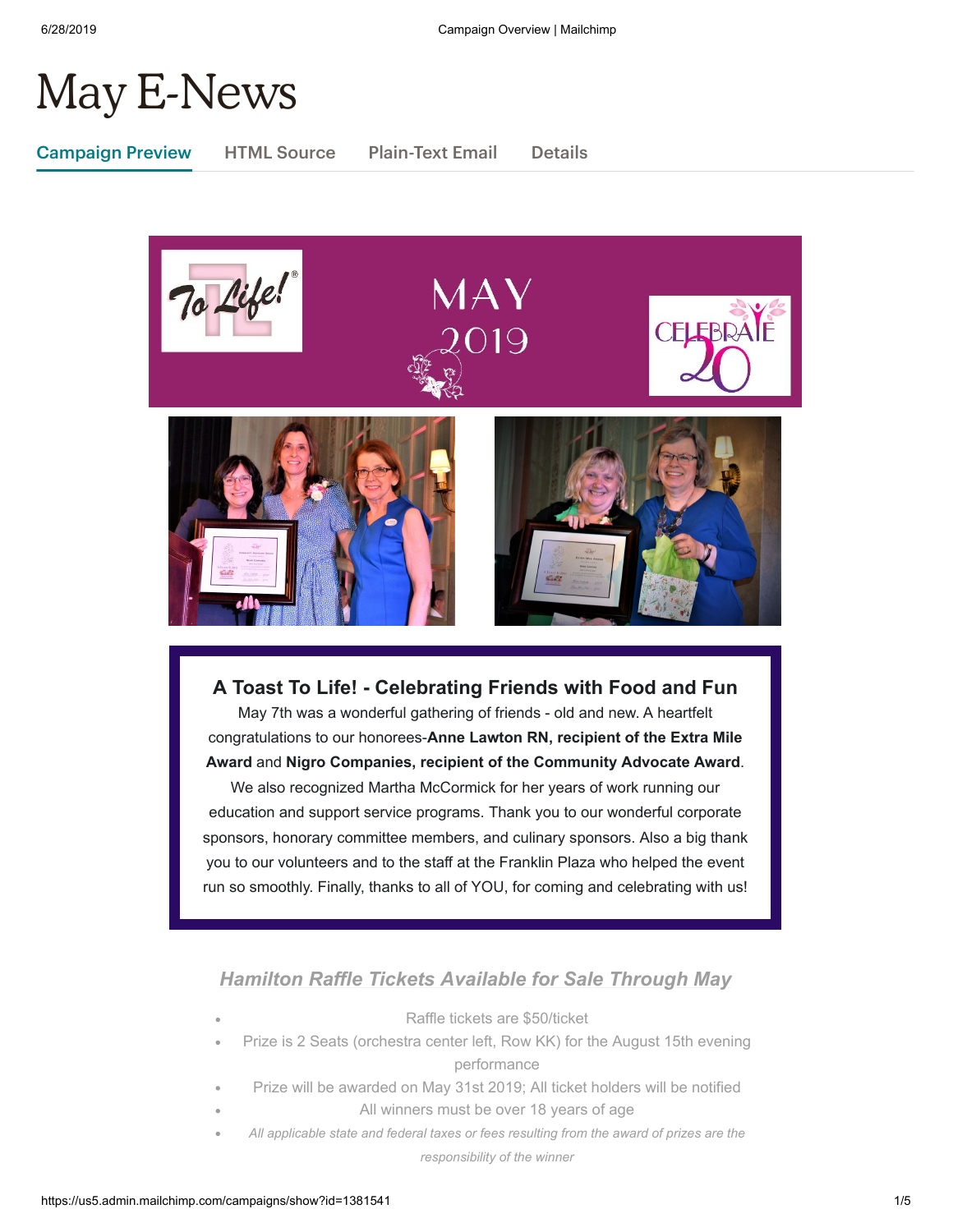You Must Call the Office to Purchase Tickets, they will NOT be sold Online. 518-439-5975



7 YO YOGA . MASSAGE . REIKI . MORE

To Life! and YANA YOGA have teamed up to offer yoga classes free-of-charge to breast cancer patients and survivors.

YANA YOGA's mission is to offer a serene, welcoming environment that helps people increase their overall health and well-being and to make them feel stronger from the inside out.

YANA YOGA offers are variety of Gentle Yoga and Stretching or Gentle to Moderate Yoga classes.

> Visit their website to find a class for yo[u www.yanayoga.net!](http://www.yanayoga.net/) **YANA YOGA 100 Saratoga Village Blvd, Suite 26, Malta, NY**

**Please contact To Life! at 518-439-5975 to sign up.**

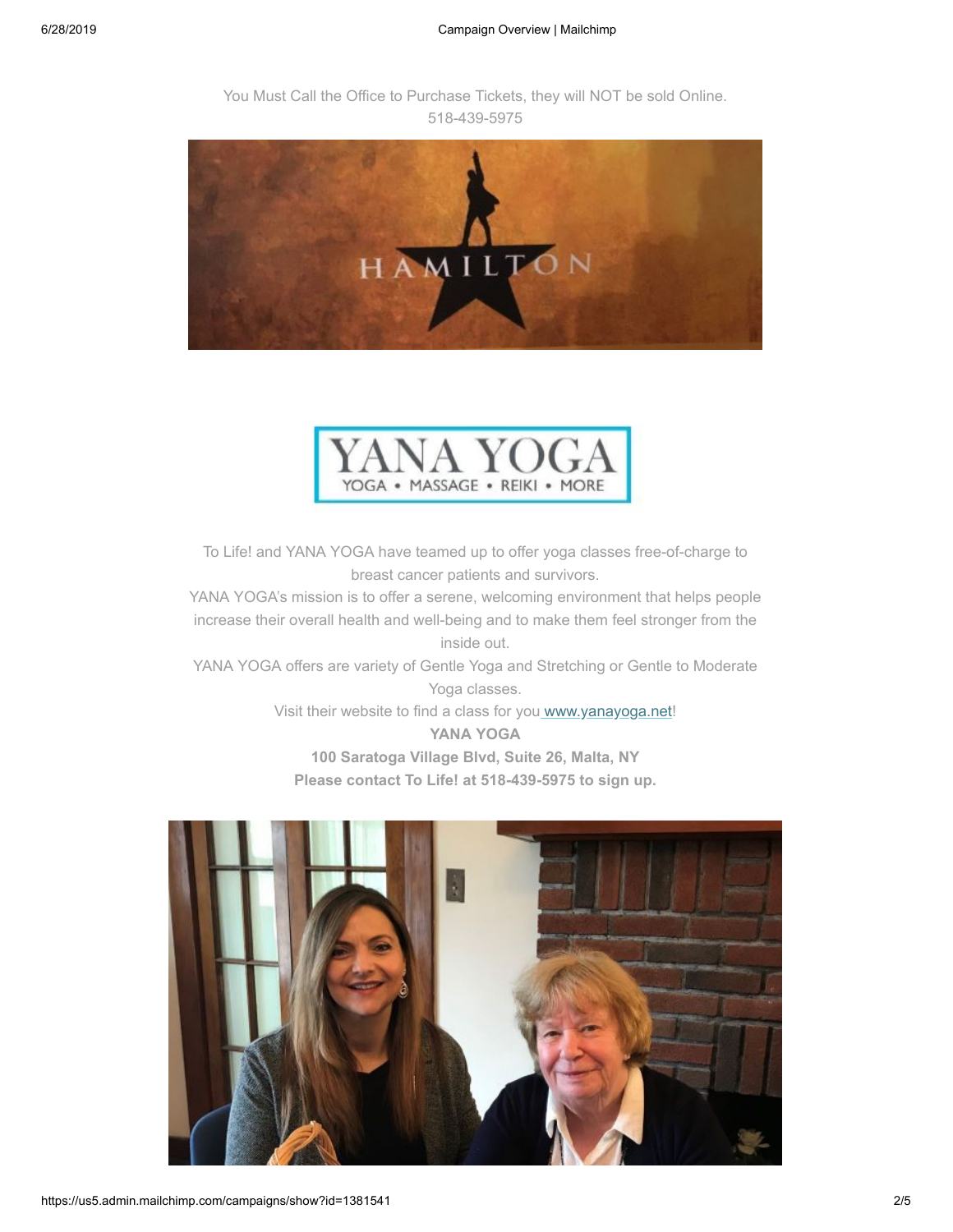

# **Port and Surgical Pillows**

If you have ever fastened a seatbelt over your port or surgical site, you will know why we are so thankful to the Log Cabin Quilting Group for creating these beautiful puffy little pillows.They are meant to be fastened around your seatbelt to make you feel more comfortable while riding in a car.

Do you know someone who could use a special little pillow? If so, please stop by and pick up a port pillow - we have a supply in both Delmar and Saratoga. They are free of charge.

The hardest part will be choosing from all the beautiful fabrics!

Thank you Log Cabin Quilters!

# Ongoing Wellness Programs Offered by *To Life!* in Delmar

**Madgalena Energy Sessions with Susan:** Available sessions Thursdays in May at 3pm and 4pm. Find more information on the healing nature of Madgalena Ene[rgy Sessions](https://tolife.org/blog/lets-chat-energy-healer-sue-sperber) [here](https://www.magdalenahealing.com/)[. Read our blog](https://tolife.org/blog/lets-chat-energy-healer-sue-sperber) post on Susan!

*Jai Yoga School* [Jai Yoga School](https://jaiyogaschool.com/) in Slingerlands offers complimentary "sangha yoga" classes to breast cancer patients and survivors. more Info **[HERE](https://tolife.org/youve-been-diagnosed-now-what/support/wellness-programs)**

#### **In the Saratoga Region:**

*Reiki Energy Sessions with Judy Rosch*

Certified Reiki Master Judy Rosch will be offering complimentary Reiki Energy sessions on Tuesdays at our Saratoga Boutique (110 Spring Street). More information **[HERE](https://tolife.org/youve-been-diagnosed-now-what/support/wellness-programs)**

All Wellness Sessions are offered free of charge to breast cancer survivors. These sessions are meant to be beneficial for beginners and first timers! Those in active treatment may wish to consult



**Charity Contest: To Life!** 

**Vote For To Life!** We have the chance to win \$10,000! Click on the link below and heart To Life!'s KIA Charity Commercial. The organization with the most likes will win \$10,000!





**From The Blog [Hike With To Life!](https://tolife.org//blog/hike-life)** Read thus fantastic blog post written by Hike With To Life! leader and Survivor, Anne Lawton, RN. Learn what Hike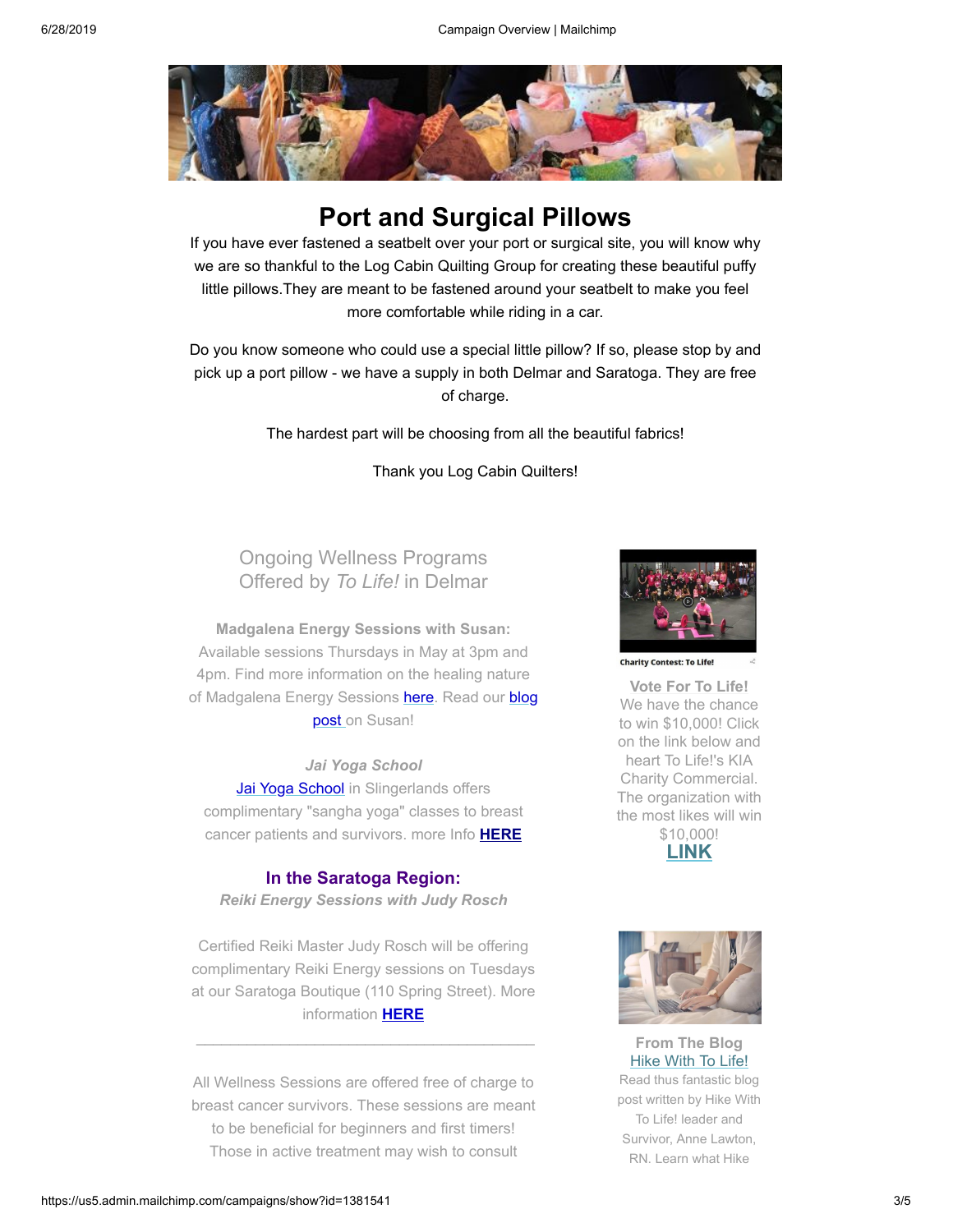physician before engaging in any movement sessions. Sign up today.

**Please Call To Life! at (518) 439-5975 to sign up for your session** 

### *May Support Groups*

#### *Schenectady Support Group*

English and Spanish speakers welcome. (open to anyone in the region at any stage of treatment or survivorship) May 14th, 6:30pm- 7:30pm Schenectady Area YWCA, 44 Washington Avenue, Schenectady, NY 12305

#### *Young Survival Coalition (YSC)*

#### *Face2Face Support Group*

(For younger women facing Breast Cancer) Held monthly with varying schedules and locations to accommodate participants Call 439-5975 or email [albanyf2fcoordinator@gmail.com](mailto:albanyf2fcoordinator@gmail.com)

#### *Saratoga Support Group*

(Open to anyone in the region at any stage of treatment or survivorship) Tuesday, April 16th, 5:30pm - 6:30pm Mollie Wilmot Radiation Oncology Center Saratoga Hospital, 211 Church Street Saratoga Springs, NY 12866

#### *Stage 4/ Metastatic/ Recurrent Support Group*

(For women dealing with metastatic or recurring Breast Cancer) Wednesday, May 15th, 7:30pm - 9:00pm Delmar To Life! Office 410 Kenwood Ave, Delmar NY 12054 If you have never attended and wish to come, please contact To Life! (439-5975) to register and confirm.

#### *Newly Diagnosed Support Group*

(For recently diagnosed patients or anyone in treatment or survivorship) Thursday, May 23rd, 6:00pm - 7:30pm Delmar To Life! Office

With To Life! can do for

#### you! *[Qigong for Cancer](https://tolife.org//blog/qigong-cancer-patients) Patients*

To Life! will be offering qigong classes this Spring. Learn how qigong can benefit cancer patients *Next Class With Maria Patrick is Scheduled for June! [Wellness Practitioner](https://tolife.org//blog/lets-chat-energy-healer-sue-sperber) Profile: Susan Sperber*

Learn more about Susan Sperber, a practitioner providing energy healing services to our clients.

#### **Save the Date!**

**Toast To The Tata's Annual Wine Tasting** Monday 7/29 @ Village Pizzeria & Ristorante Proceeds to benefit To Life!